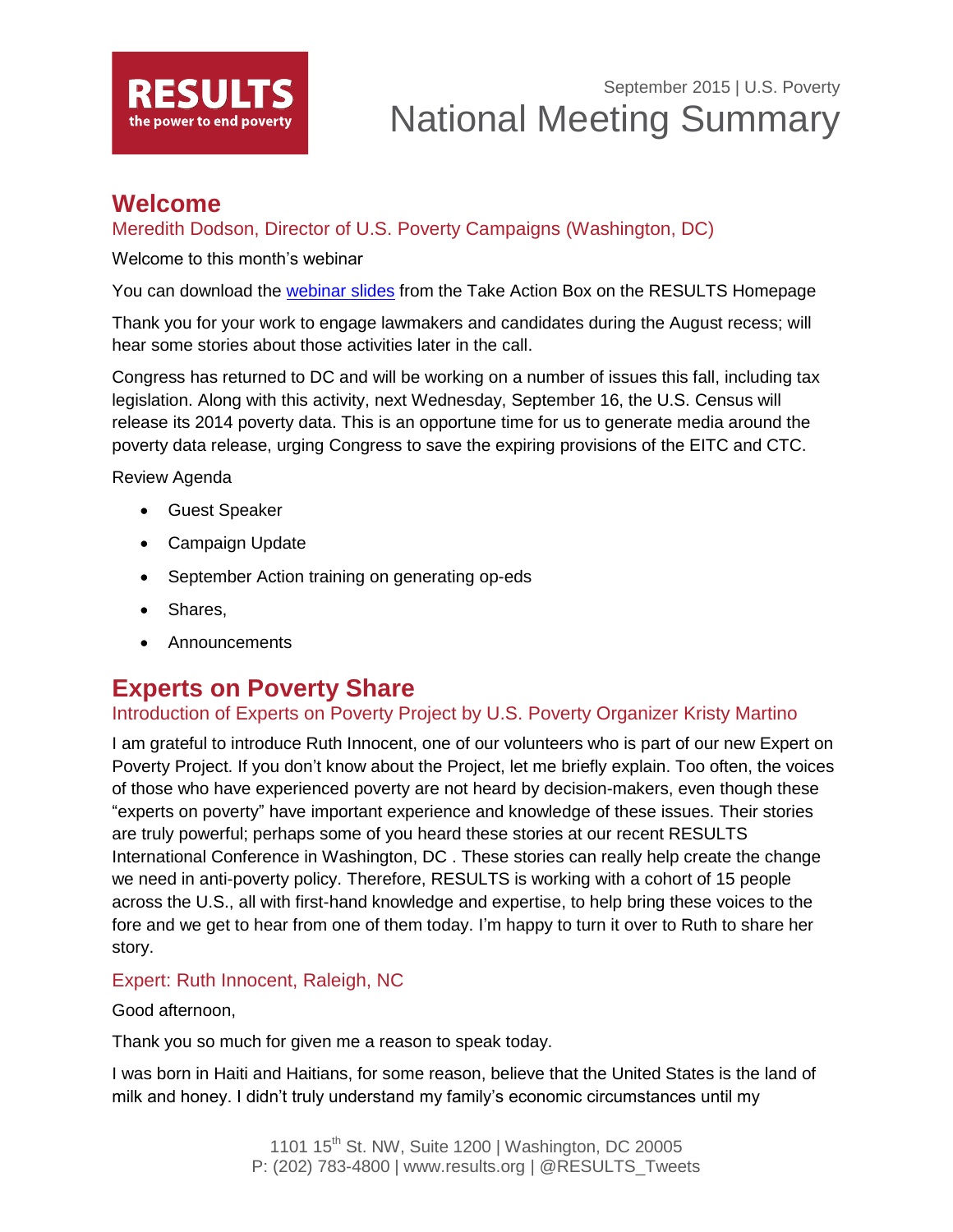sophomore year in High School, living in Brooklyn NY. I asked my mom for a pair of shoes and she gives me 40 dollars and tells me to buy a pair of sturdy shoes. I go out and buy a pair black canvas Nike shoes with the white swoosh on the side- not sure if anyone remembers those. Let's just say those bad boys got washed a lot over the next three years, because I wore them until my graduated High School.

Years later, I found myself a single mom of 3 boys. Then I really understood what struggle is. Signing up for food stamps and public assistance was so humbling because of the stigma attached and how people look at you and treat you. My saving grace was that little refund I get at the end of the year- technically the beginning of the following year. Even till this day I am remarried, a professional woman working over 40 hours a week as tax accountant, I still struggle. I still look forward to that refund; it allows me to catch up on bills, boosts my savings account and even contributes to my home down payment dream.

I can't say that I've always been interested in advocacy or politics- as far as I was concerned my professional friends were in the same boat. Some of them have degrees and there's even a lawyer in there and yet they still struggle. I had accepted that this is my life and I also clung to the idea that if I work hard and keep up at my education- I'm currently an MBA student and keep moving up that corporate ladder eventually I will make it to that land of milk and honey. As I looked around the world and see what other countries do, I've gotten interested in monetary policies of other countries. I started thinking that something is not right, how can we claim to be the greatest country in the world and have children starving and going to bed hungry? I started to get angry and I knew I needed to do something. I found volunteermatch.org, which led me to RESULTS. Kristy met with me and explained the vision and I understood the plan. However everything did not fall into place for me until I went to the International conference in DC, there I understood how powerful RESULTS truly is. Lobby day made me understand the power I have as a US citizen and I will always have RESULTS to thank for that.

Thank you for giving me a chance to share my story.

# **Guest Speaker – John Breunig, Editorial Page Editor for the**  *Stamford Advocate* **and** *Greenwich Time* **(CT)**

#### Facilitated by Meredith Dodson

John Breunig is editorial page editor and former editor of The (Stamford) Advocate and Greenwich Time newspapers in Connecticut. Breunig has written about how his county copes with the widest income gap in the nation, and works annually on his papers' campaign to assist struggling families. He was a runner-up in 2014's National Society of Newspaper Columnists contest, and has won several awards for 9/11 coverage. His work has appeared in The New York Times, USA Today, The Week and San Francisco Chronicle. He is the recipient of the 2015 RESULTS Cameron Duncan Media Award for outstanding reporting of issues relating to poverty and hunger either domestically or worldwide.

- **1. What is the best way for a reader to approach an editorial writer or editor about doing an editorial or getting an op-ed published?**
	- a. Consolidated papers can get a piece in more than one outlet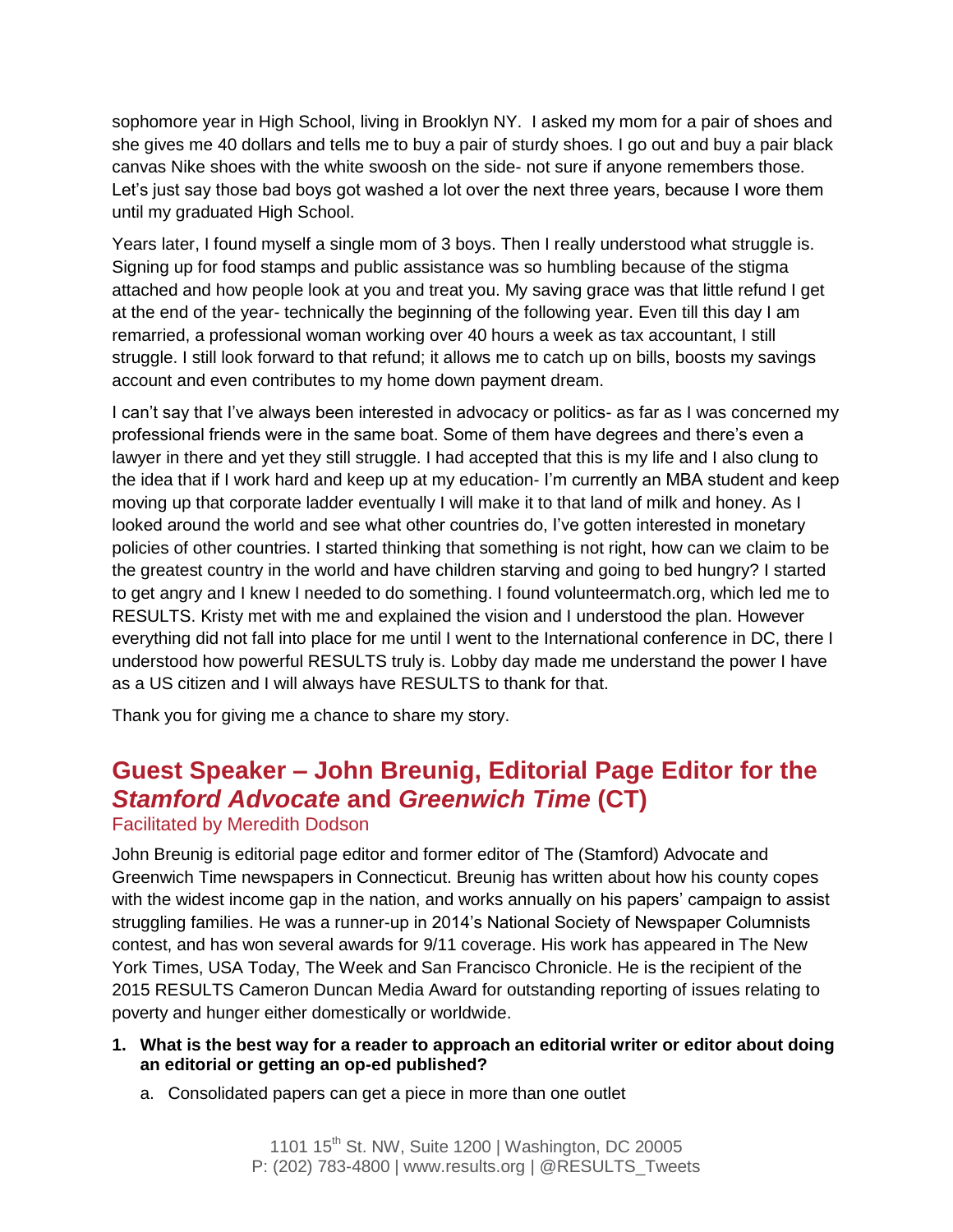- i. Know the broader company
- 2. Fridays are particularly busy; not the best day to approach a writer or editor. Mondays are better.
- 3. Persistence is key. I get 6,000 emails per week. When contacting me, be polite, keep it short, have samples of your other writing if possible
- a. Papers are looking for new stories daily, especially given restricted resources
- b. They are interested the local perspective. Local stories—look towards op-ed side
- c. Make sure you tell your story and why it matters
- d. Can be frustrating because editors, writers are so overwhelmed and overworked to keep up with all of their work
- e. Great if your op-ed is already written

#### **2. What do editors look for when deciding whether to print an op-ed?**

- a. Make it local, how people are affected
- b. Give something that is clean think about how fits on the editorial page; op-ed is usually 500-900 words, ideal is 700. Shorter is better. On news side, you can continue a story onto another page ("jumping"), but on editorial page, you can't jump. It has to fit in space provided so look to see how your paper lays it out and write to fit that format.
- c. Fresh voices, clever writing is important. Also, be accurate double check name of members of Congress; it looks bad if you misspell it. Put their first name, so as to match style.
- d. In your by-line at the end, include what RESULTS is, how to get involved (website) so you can build your brand.
- e. Headlines are hard to write so feel free to suggest headlines for your piece (paper could change it but suggest anyway).
- f. Show how local issue matters in their community. If cant crack through, pay attention to letters – varied length.
- g. If you get published, get someone to respond.
- **3. RESULTS is working on saving key provision of the Earned Income Tax Credit and Child Tax Credit before they expire. Unfortunately, not many people are even aware of these credits nor the tremendous impact they have in reducing poverty, including many in the media. What can our volunteers do to make the strongest case possible for the paper publishing an editorial or op-ed on a somewhat unknown issue like this one?** 
	- a. Smart to assume they don't know about this issue, most editorial page editors more experienced but not always true that they know about your issues. They know more about their local communities.
	- b. Find local stories.
	- c. Get your stuff in now. Resources will get tight on editorial page because the elections are coming up —essentially fighting for space over the next few months.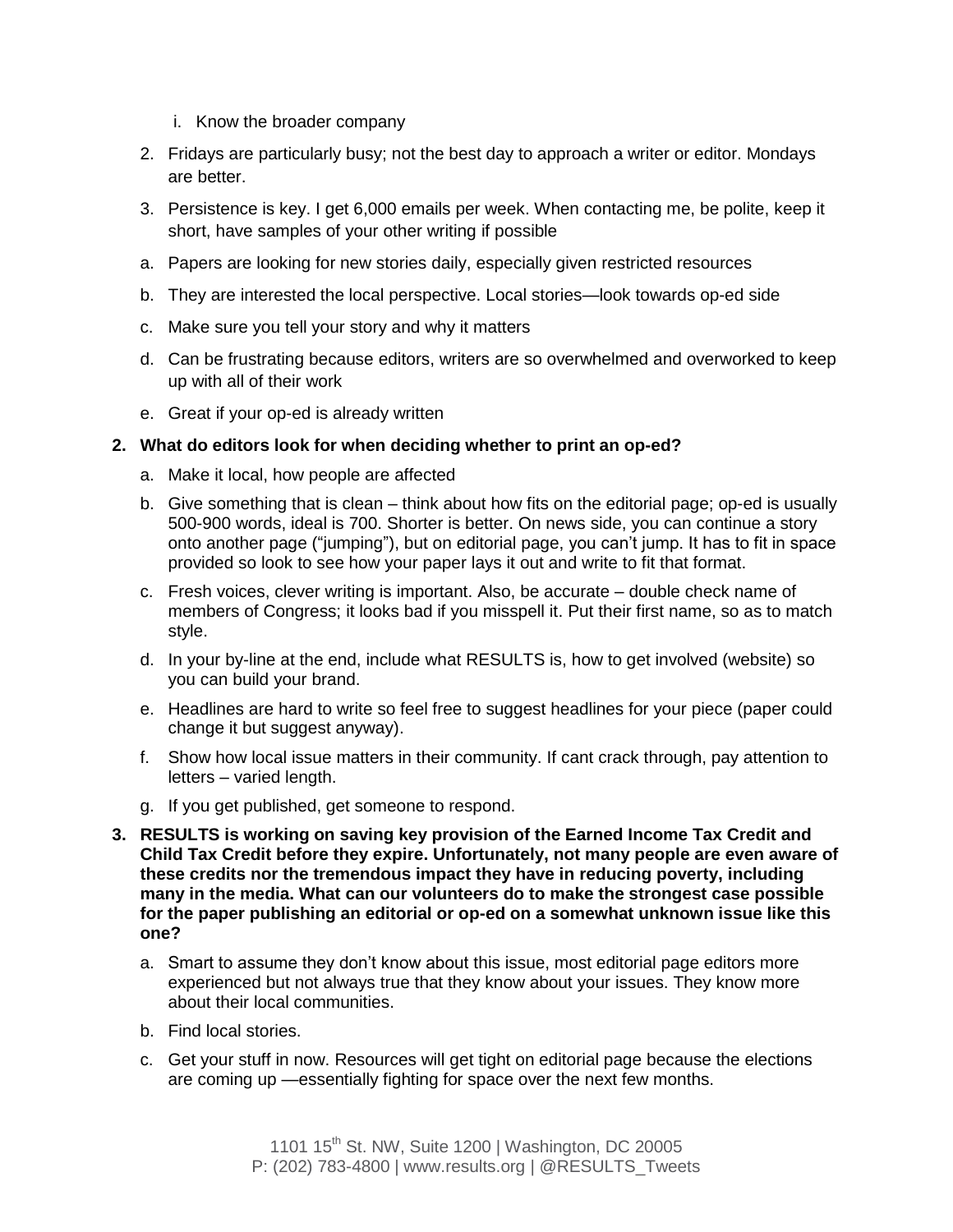- d. Don't forget news pages comfort the afflicted and afflict the comfortable, they get frustrated. Many are social justice-minded; you will want to get their attention. Pay attention to new staff, don't be afraid to approach them as well, they might want your voice.
- e. I see real enthusiasm at high schools, something good happening where people are volunteering, joining groups. If we get an op-ed by a 17 year old, this gets our attention – something different. Therefore look to co-write with someone, especially for novelty.
- f. Some of you may never get through to editor or writer, so it's not a bad idea to reach out to publisher's office to influence editorial

# **Economic Mobility Campaign Update**

#### Meredith Dodson

- o The [Earned Income Tax Credit](http://www.results.org/issues/earned_income_tax_credit/) (EITC) and [Child Tax Credit](http://www.results.org/issues/child_tax_credit/) (CTC) are key supports for low-income working families.
- $\circ$  If improvements to the EITC and CTC expire, 16 million Americans will fall into poverty or deeper into poverty
- $\circ$  Our best opportunity to save key EITC and CTC provisions this year is in a bigger tax package
- $\circ$  May be combined with a highway funding deal highway funding was extended until the end of October but this week the Department of Transportation announced that current funding will last into 2016
- o However, House Speaker John Boehner and Senate Majority Leader McConnell want a multi-year highway bill completed this year
- o Senate leadership pushing to extend expiring business tax provisions for two years (the so-called "tax extenders')
- $\circ$  However, some in the Senate and House (including Rep. Paul Ryan) want to make some of business breaks permanent
- o **If and when they proposed a permanent extension of ANY business tax credit, we must respond swiftly by pushing for "parity" with EITC/CTC** (cannot do one without the other)

As discussed during the conference, we are using key message points:

- o Congress must *SAVE* key EITC & Child Tax Credit provisions
- o The EITC/CTC are *PRO-WORK*
- o If Congress doesn't act, *50 MILLION Americans will lose part or all of their EITC & CTC* (see our [state fact sheets\)](http://www.results.org/uploads/files/State_Fact_Sheets_7.6.15.docx)
- $\circ$  If Congress makes business tax provisions permanent, they must also save EITC & CTC (*PARITY*)



1101 15<sup>th</sup> St. NW, Suite 1200 | Washington, DC 20005 P: (202) 783-4800 | www.results.org | @RESULTS\_Tweets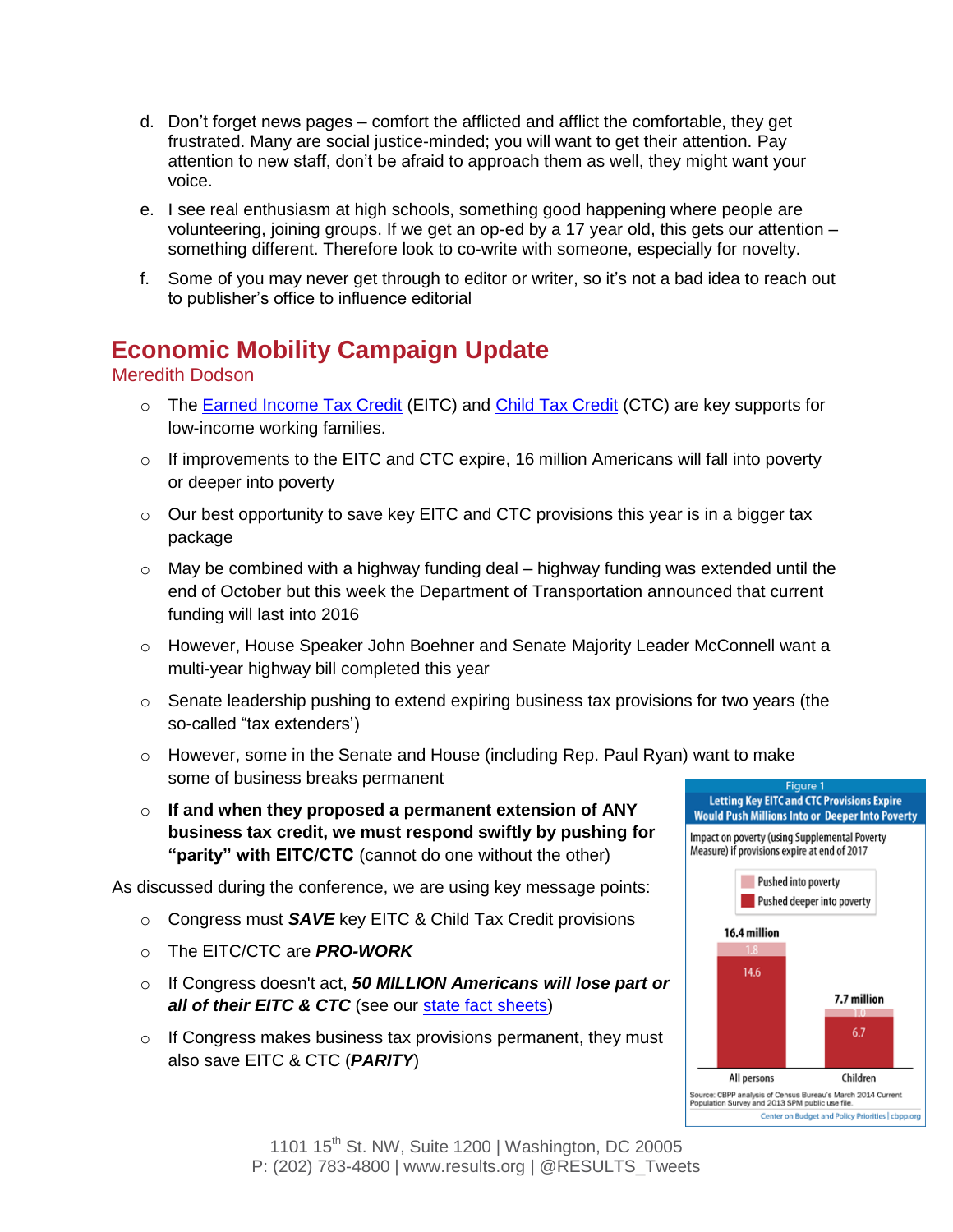o Congress should *FIX A (GLARING) GAP* by expanding the EITC for childless workers

Great job – at least 100 face-to-face conversations with members of Congress so far this year!

- $\circ$  It is very important to follow up from your meetings at the International Conference or back home
	- **Email aides you met with and thank them for meeting with you**
	- **Ask if they have taken any action on your requests**
	- **If they haven't taken action, ask them to and ask when would be a good time to** follow up again
	- Also ask for an in-district meeting in August
	- **PLEASE report on any Conference or in-district meetings on our RESULTS Lobby** Report Form: [www.tinyurl.com/RESLRF](http://www.tinyurl.com/RESLRF)
	- If you're not sure if you were supposed to fill out the report for your group, there is a link on the form to see all the meetings that have already been reported

#### **New Poverty Data This Week**

- $\circ$  On Wednesday September 16 at 10:00 am ET, the U.S. Census will release its poverty data for 2014.
	- Not expecting a dramatic change in the poverty rate (perhaps a slight decrease)
	- This is a great resource for lawmakers and the media
	- <http://www.census.gov/hhes/www/poverty/>
- $\circ$  On the same day, the Census will also release the Supplemental Poverty Measure for 2014
	- SPM takes into account the impact of programs like EITC, CTC, SNAP, and others on poverty
	- <http://www.census.gov/hhes/povmeas/methodology/supplemental/overview.html>
- $\circ$  On September 17, the Census will release the American Community Survey data for 2014
	- Allows you to search for state and local poverty data, which writers and editors want to see
	- Journalists can access this data on noon on Wed directly from Census
	- <https://www.census.gov/programs-surveys/acs/>

## **September Action and Monthly Training**

Jos Linn, RESULTS Grassroots Manager for U.S. Poverty Campaigns (Des Moines, IA)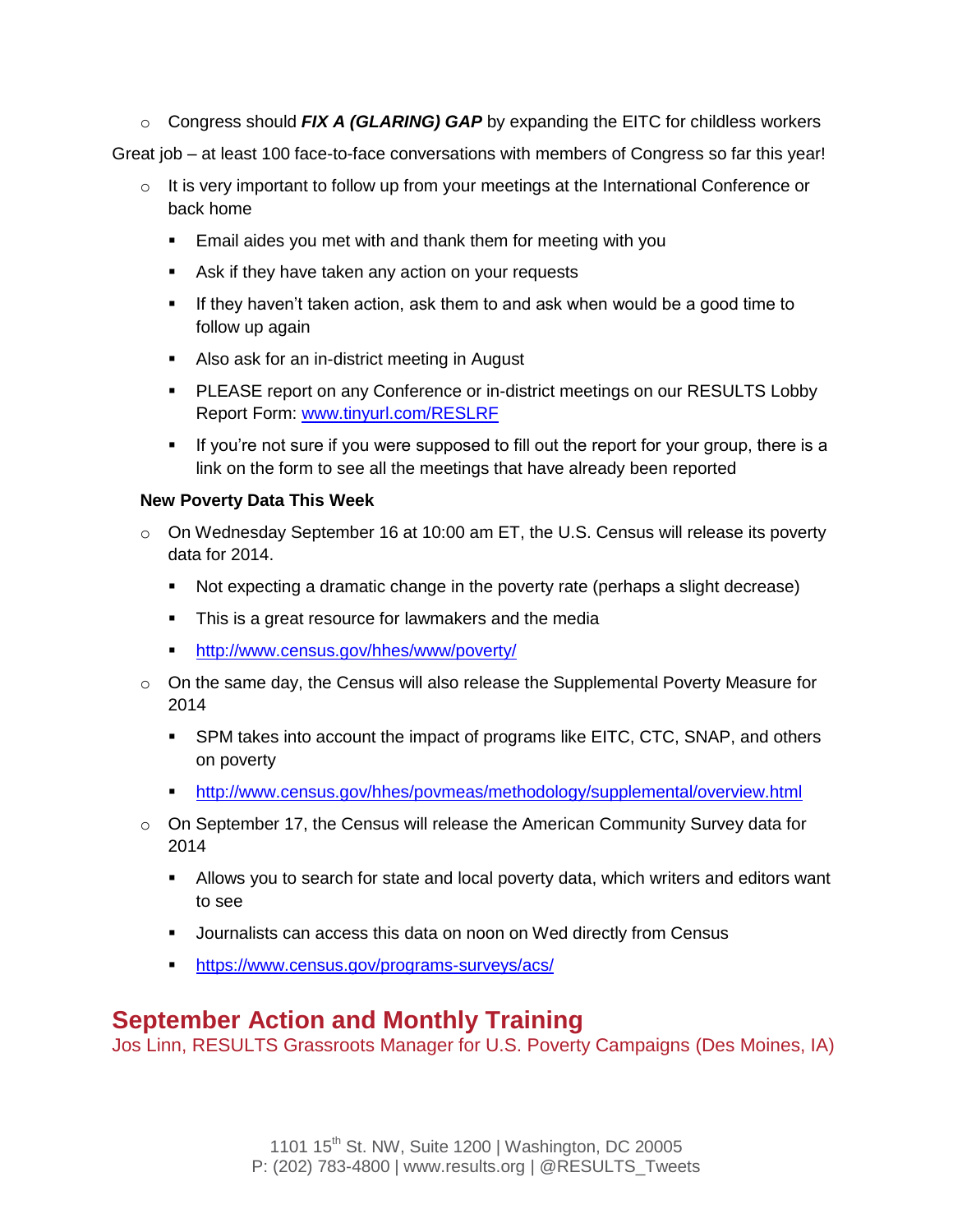#### **Take the September Action:**

[http://www.results.org/take\\_action/september\\_2015\\_u.s.\\_poverty\\_action/](http://www.results.org/take_action/september_2015_u.s._poverty_action/)

- 1. Media Point Person should reach out to editorial writer/editor on Monday
	- a. Use our new editorial packet to make the case for publishing an editorial about the new poverty data and the EITC/CTC
	- b. Plan to follow up on Wednesday with the Census data once it is released
	- c. Send any local data you can (see Resources slide and we'll provide links to any local data the Census releases)
- 2. Each member of your group also draft an Op-ed about the poverty data and the EITC/CTC
	- a. Brainstorm ideas for an op-ed and support each other over the next week in getting it done (pick a buddy who can check in/provide support and feedback)
	- b. Start drafting your op-ed this weekend (takes time) and then edit it with new Census data next week
	- c. Each person plan to submit their op-ed to a different paper in your city or state (don't forget about weekly or monthly papers)
- 3. See more details in the September Action. For questions and coaching on editorials, opeds, and LTEs, please contact Jos Linn (jlinn@results.org) or Meredith Dodson (dodson@results.org).

#### **Monthly Training: Working to Get Op-ed Published**

- Powerful vehicle to go more in depth about your issue, sway the opinion of decisionmakers, and educate your community
- Op-eds should be 550-700 words (check your local paper for any word limits). That's about 5 paragraphs. Can see intimidating but if you've had experience writing letters to the editor, you know that most of us tend to write long letters and then have to edit them down. So you probably already have experience writing pieces 300-400 words long.
- For many papers, anybody can submit and Op-Ed, so you all should plan to
	- $\circ$  If your paper prefers an expert, use your local connections to have an "expert" on the issue submit it or co-submit it. Perhaps a local business owner who cares about issues or sees their impact, a faith leader, a person connected program that impacts the issue (VITA director/volunteer, Community Action worker)
	- $\circ$  Don't ask these folks to write the piece for you; you write it and then have them look at it to see if they are willing to submit it.
- The smaller the paper, the more chance you have of getting it published.
- Basic format: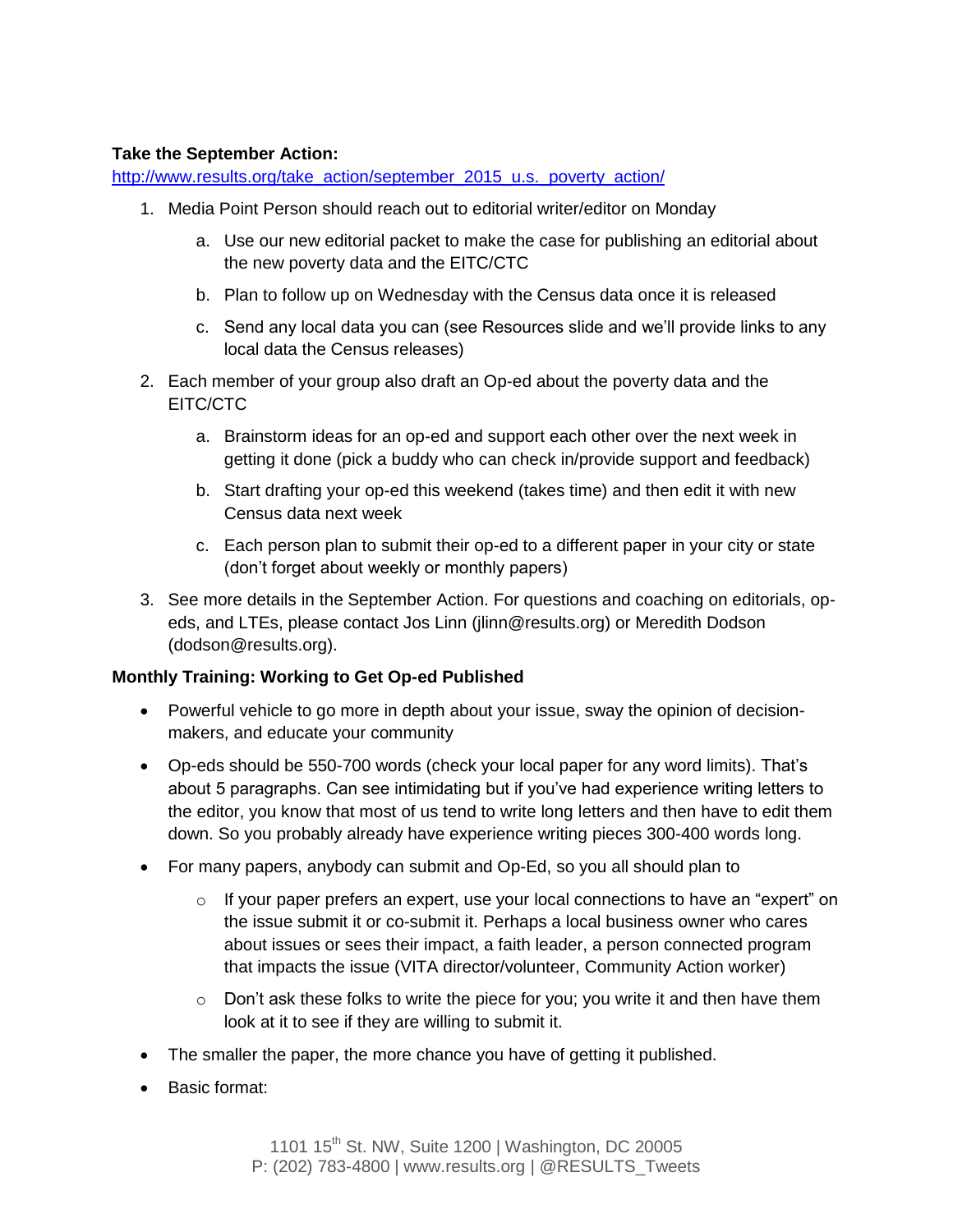- o Introduction: Lead (one paragraph) ending with your main point
- o Three supporting paragraphs backed up with evidence
- $\circ$  Conclusion not simply a summary but a call to action
- o What do you want the reader/Member of Congress to do?
- o Be specific and name names
- After you've written it, have someone you trust read it and ask for their honest feedback. Then, make any appropriate changes.
- Getting it published
	- $\circ$  Once you've finalized it how you like it, draft an e-mail to the paper/editor introducing yourself and a brief paragraph on why you're submitting this and why the issue deserves attention. Attach your op-ed to the e-mail and mention that you will follow up in a day or two.

*Example: Dear \_\_\_\_\_\_\_\_\_\_,*

*My name is Jos Linn and I am a volunteer with RESULTS. I am writing to ask you to consider publishing an op-ed highlighting new information about poverty in the U.S. and right here in \_\_\_\_\_\_\_\_\_\_\_\_\_\_. As you may know, the U.S. Census just released its annual poverty data for 2014 and it contains some encouraging data on the effectiveness of anti-poverty programs like the Earned Income Tax Credit and Child Tax Credit. These credits lift millions of children and families out of poverty each year, many here in \_\_\_\_\_\_\_\_\_\_\_\_\_\_\_.This new data can help educate our community about the importance of the safety net and the need to invest more in these programs.*

*I will follow up with you in a day or two to see if you received the piece and if you are interested in publishing it. Thank you for your time.*

- o Once submitted, do a follow-up call within 24-48 hours
	- **Ask if they received it**
	- Maybe you can gauge interest at that time
	- They may ask you for a picture and e-mail or phone number, which may get printed with your piece
- o Call again 2 or 3 days later to see if they are interested
	- In major papers, if they are not interested within 2-3 days, not likely to print
	- You want an answer so you can move on if they will not print it
	- **Withdraw it and move on to next choice**
- Draft a powerful lead
	- $\circ$  Good lead and hook = hardest and most important thing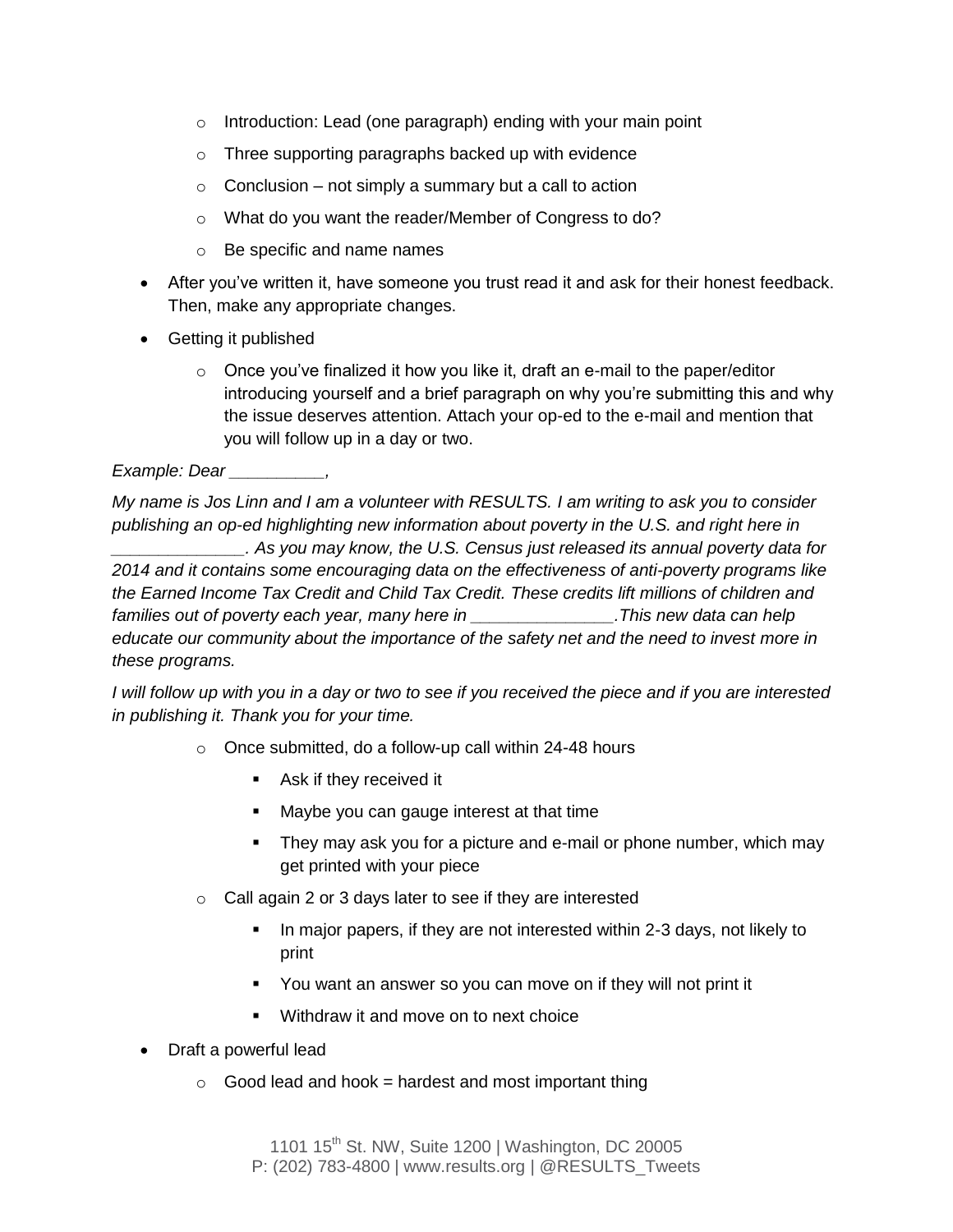- o Need to create an "AHA" moment
- o Don't just repeat the conventional wisdom; great op-eds trigger "oh, I've never thought of it that way"
- o Ideas for a good lead
	- Tell a personal story about the EITC/CTC or experiencing poverty
	- Use a national event to highlight the issue
		- $\circ$  "The U.S. Census just released its new poverty data and it shows that anti-poverty programs work… and that we need to do more."
		- $\circ$  "With a crowded and noisy presidential election already underway, the silence from candidates about poverty in America is deafening…"
- o Connect something in pop culture to the issue
	- "The last Hunger Games movie will come out this fall. While that series may be ending, new poverty data from the U.S. Census shows that far too many Americans are suffering through a real-life Hunger Games, and for them, there's no end in sight."
- $\circ$  Be sure to state your main point at the end of the paragraph

*Example: It's 4 a.m. Lisa rises before the sun to douse her face in cold water at the local church because she doesn't have running water at home. As she returns "home," a dilapidated shack, she is reminded of the unreliable air conditioner, clogged sinks and a toilet that won't flush. Her place reeks of the smell of urine, not belonging to her or those of any other human, but rather to unwelcome pests. Meanwhile, scattered in all this mess are her five children, stretched out in whatever comfortable sleeping corners they can find. She sees her children off to school and work, and then proceeds to her own job as a dishwasher, with hours that are not always guaranteed. This is the picture of poverty in our very own backyard, of our beloved Houston.*

*[http://www.chron.com/opinion/outlook/article/Soifer-Combating-poverty-one-person-and-one-](http://www.chron.com/opinion/outlook/article/Soifer-Combating-poverty-one-person-and-one-6486061.php)[6486061.php](http://www.chron.com/opinion/outlook/article/Soifer-Combating-poverty-one-person-and-one-6486061.php)*

#### **EXERCISE**

Take a few minutes to outline what you would do for a powerful lead to your op-ed

#### **September Action Resources**

- **September Action Sheet:** [http://www.results.org/take\\_action/september\\_2015\\_u.s.\\_poverty\\_action/](http://www.results.org/take_action/september_2015_u.s._poverty_action/)
- **RESULTS poverty data editorial packet:** [http://www.results.org/newsroom/upcoming\\_u.s.\\_poverty\\_data\\_will\\_show\\_urgency\\_of\\_savin](http://www.results.org/newsroom/upcoming_u.s._poverty_data_will_show_urgency_of_saving_pro_work_tax_credits/) [g\\_pro\\_work\\_tax\\_credits/](http://www.results.org/newsroom/upcoming_u.s._poverty_data_will_show_urgency_of_saving_pro_work_tax_credits/)
- **RESULTS Media Guide:<http://capwiz.com/results/dbq/media/>**
- U.S. Census Poverty Data website:<http://www.census.gov/hhes/www/poverty/>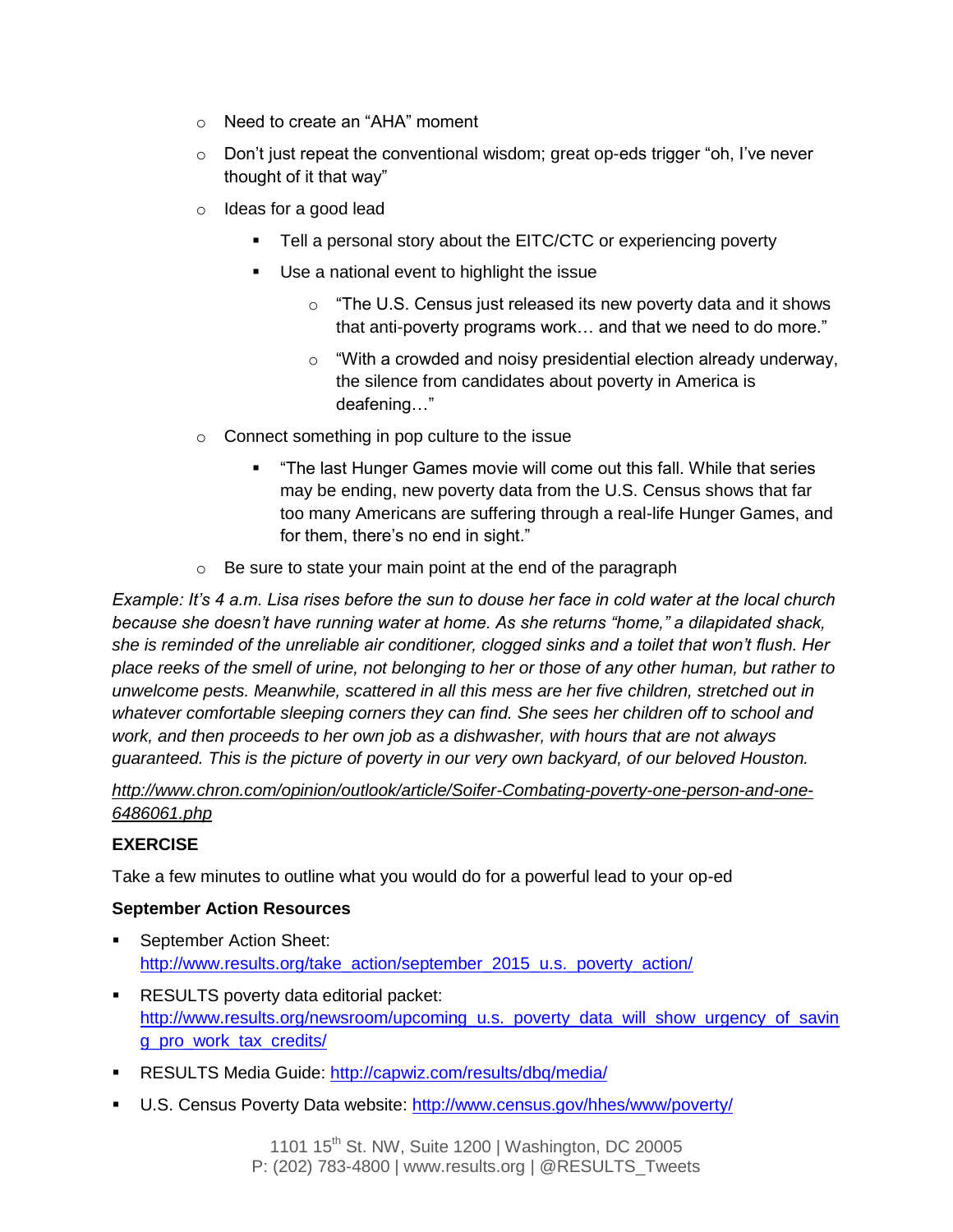- **U.S. Census Supplemental Poverty Measure:** <http://www.census.gov/hhes/povmeas/methodology/supplemental/overview.html>
- **American Community Survey:<https://www.census.gov/programs-surveys/acs/>**
- **RESULTS State Fact Sheets:** [http://www.results.org/uploads/files/State\\_Fact\\_Sheets\\_7.6.15.docx](http://www.results.org/uploads/files/State_Fact_Sheets_7.6.15.docx)
- RESULTS Activist Toolkit: [http://www.results.org/skills\\_center/activist\\_toolkit/](http://www.results.org/skills_center/activist_toolkit/)

If you need coaching on pitching editorials or help drafting/editing your op-eds, please contact Jos Linn [\(jlinn@results.org\)](mailto:jlinn@results.org) or Meredith Dodson [\(dodson@results.org\)](mailto:dodson@results.org) for assistance.

## **Grassroots Shares**

Facilitated by Jos G. Linn

#### **Isabelle Soifer; RESULTS Houston and REAL Change Fellow**

*Hello everyone, my name is Isabelle Soifer, and I am Real Change Fellow who recently moved from Houston to New York City. I was asked to discuss my recently-published Op-Ed in the Houston Chronicle.*

*The primary motivation for writing this piece was the fire in my belly, which began when I attended Congressman John Culberson's Town Hall meeting in Houston. The first person who spoke complained about how people were using food stamps to get water bottles, and that it is not a nutritional need. I thought: if he can stand up and speak his mind about that, why can't I? And what better way to spread the word than through the city's main newspaper? In addition, I wanted to write about the incredible student volunteer group that I was a part of during my time at Rice University, the Rice Coalition on Hunger and Homelessness.* 

*Thus, I interviewed Truong Lam, a fellow RESULTS volunteer, asking him questions regarding his work with the Rice Coalition and about his work with Lisa, a mother of 5 children who we both worked with for a couple of years to help her get access to housing, food stamps, etc. Truong is the one who provided the vivid introductory paragraph which Jos highlighted earlier, depicting Lisa's living situation, which is all too common in our city. Truong and I wanted to grab their attention; to let readers know that poverty is not just the experience of a person on the other side of the world, but that it is prevalent in their own neighborhoods. To secure numerical data for my region, I looked up statistics on poverty via the American Community Survey, which is conducted by the United States Census Bureau. Finally, I wanted to show that both Rice Coalition's grassroots approach and the work of RESULTS are vital to helping bring an end to poverty. That we need to not only to strengthen policies, but also to strengthen our communities.* 

*Once it was done, I worked to get it published. In order to do that, connections are vital. I asked one of our regional coordinators, David Schubert, who is well-acquainted with several of the editors at the Houston Chronicle. David took the time to edit my piece, and then sent it to the editors, listing my name, where I live, and my phone number, requesting that they consider it for publication. They asked several questions regarding the op-ed, asserting that it would be published that very Saturday. If you don't have media connections in your group, get to know at*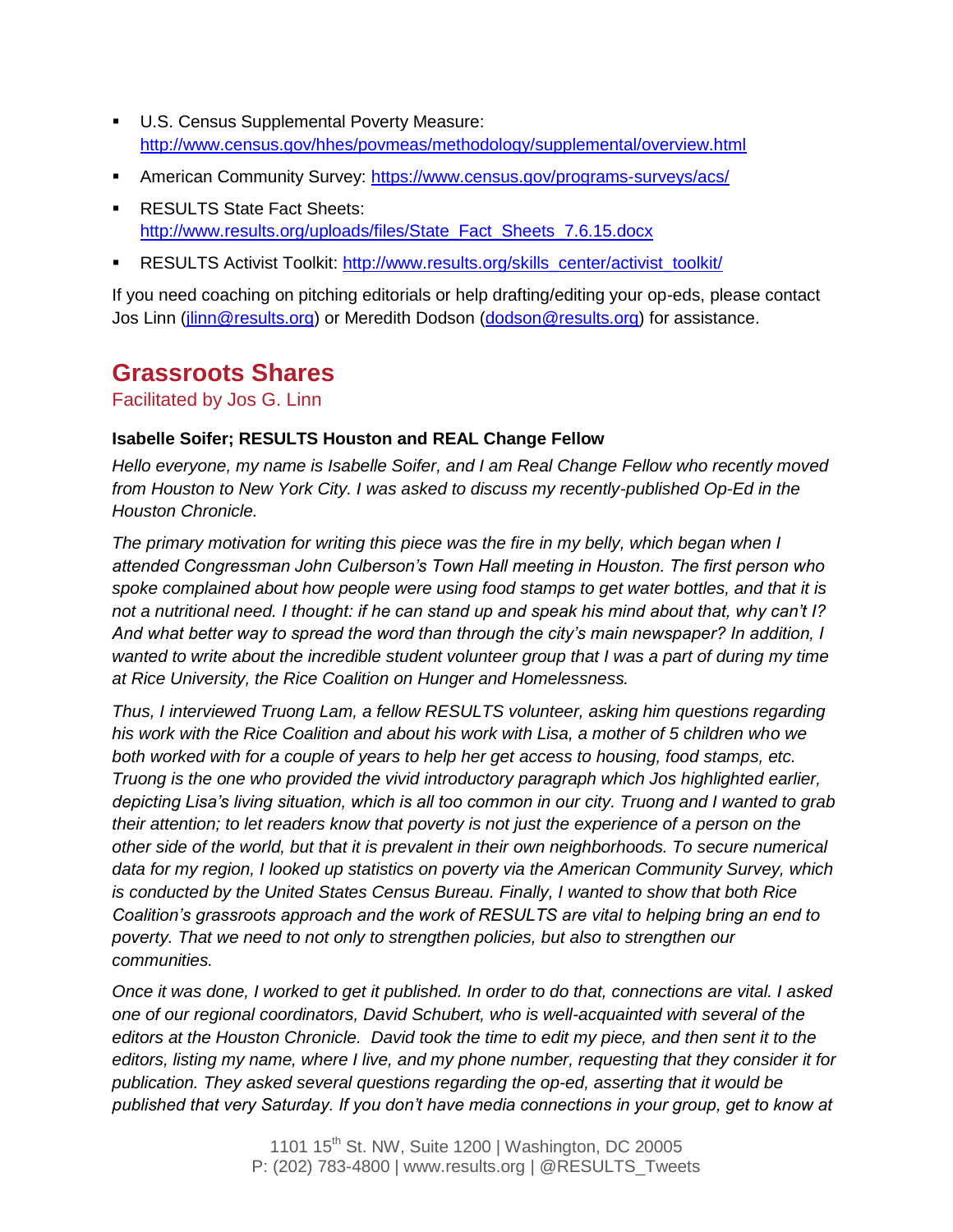*least one editor at your newspaper. In this way, you will always have someone who you can reach out to. But the number one thing is to never give up. If you don't succeed at first, try again. The more times you submit, the higher your chances are of getting published.*

*Thank you very much for providing me with this opportunity to share with you all. If you have questions or would like my help with your op-ed, please feel free to email me at the address listed on slide 20. Best of luck in your publishing endeavors!*

#### **Ginnie Vogts: RESULTS Columbus**

*The Columbus Results group has been trying for a couple of years to get a face to face meeting with Congressman Pat Tiberi. Mr. Tiberi is a member of the powerful House Ways and Means Committee, which as you know covers the EITC and Child Tax Credit. Unfortunately, we've not had much success. So when we got an invitation to a town hall 40 minutes away we jumped at it, even though the focus of the town hall was on the Iran Deal. When we got there, another member of my group and I sat in the midst of folks who mostly seemed to be opposed to the Iran Deal. We listened to the Congressman and his guest, former UN Ambassador John Bolton, talk it down. We realized that interrupting this discussion to ask about US poverty and the EITC might not be the best strategy, as it could invite negative comments and get us into a counterproductive discussion.* 

*So, using tactics RESULTS has taught us, we waited to talk to Rep. Tiberi until the town hall was over. The Congressman was taking questions and shaking hands with a small group by the stage. Luckily, I had prepared a packet containing our EITC and CTC requests, additional information on the benefits to 77,000 veterans in Ohio, and the fact that the House Ways and Means Committee Chair Paul Ryan favors expanding the EITC for childless workers. I edged my way up to the front of the group and when an opportunity appeared, I shook the Congressman's hand and offered him the packet, saying that I wanted to continue our conversation with him about the EITC. He looked surprised and said he was in favor of the EITC (although he had previously argued against making the 2009 improvements permanent). I said that was great since it encouraged work and how wonderful it would be if the key provisions that helped so many families, including veterans, were made permanent. I added that Paul Ryan himself was in favor of extending EITC to childless workers. He said, "I'm on the committee...he's my Chair." I said, "I know, that's why I thought you would also be in favor of this expansion." He said "I am" and I said "Good.," and thanked him.*

*Now I don't expect him to sign on to the House tax bills we have been pushing, but based on our conversation, I do expect him to not oppose making the improvements permanent and expanding the EITC for childless workers. To make sure, I will follow up with a thank you note and make sure he remembers our conversation.*

#### **Debbie Baskin: RESULTS Salt Lake City**

*We've had a busy month here in Utah! A couple weeks ago, one of our Real Change scholars was successful getting an appointment with Senator Hatch's tax aide—just one month after meeting with him in Washington, DC this summer.*

*With Senator Hatch being the Chairman of the very powerful Senate Finance Committee, other advocacy groups here in Utah have been made aware of the expiring provisions and have*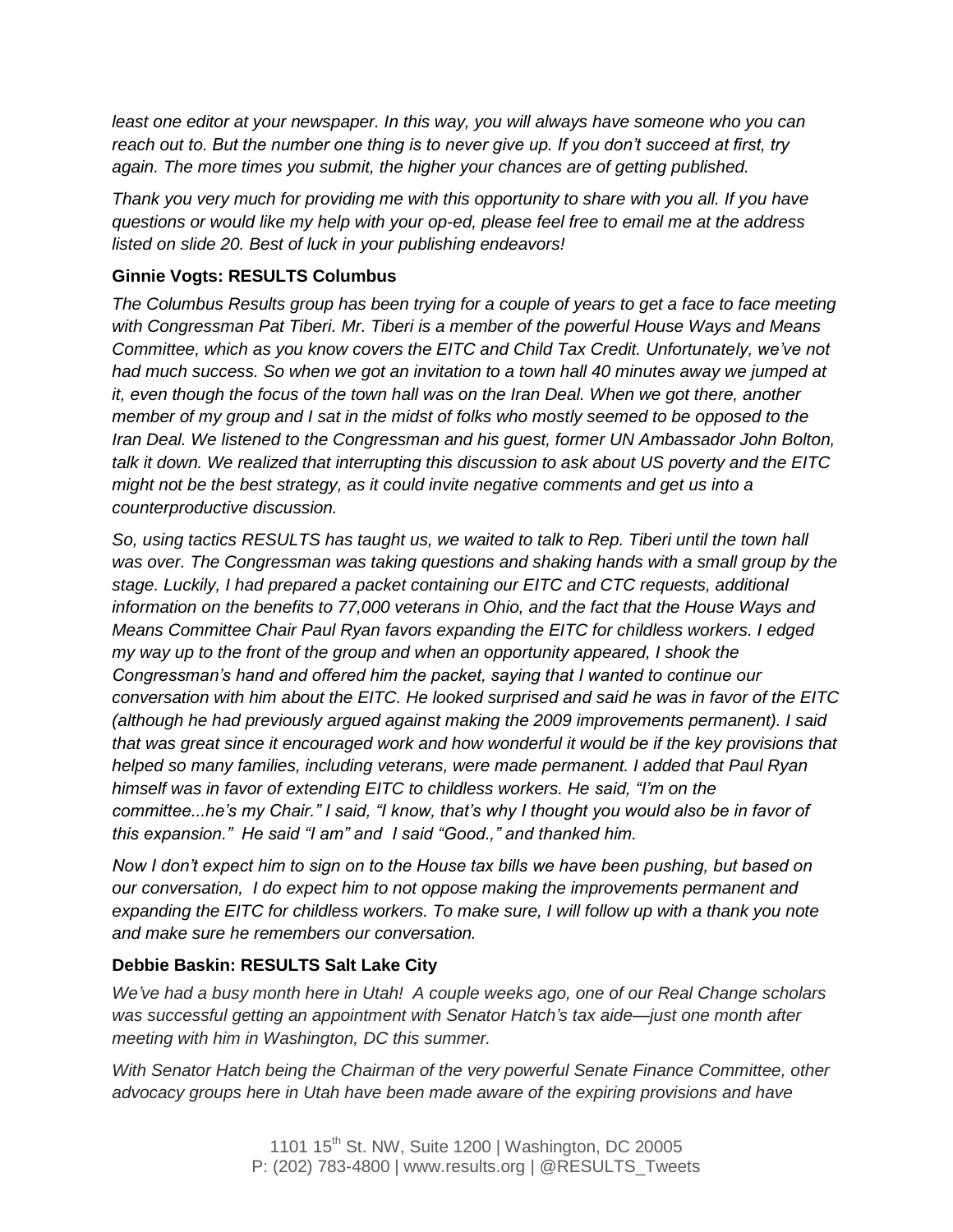*formed a coalition to work on the issue. So our meeting included RESULTS volunteers and members of coalition allies united in our work to protect the EITC and CTC. At the meeting, we were able to show the tax aide a video highlighting Utah families who get the EITC and how much it helps. Our coalition partners also brought a mother with a powerful story about the EITC.*

*Senator Hatch's tax aide was understanding – he had once been a VITA volunteer – but he was also pessimistic about the challenges we face.*

- o *He stated that Congress almost never acts until provisions have expired, and even then it is often so late that they have to work retroactively.*
- o *He stated that cost has to be considered for all tax related issues and making the EITC and CTC provisions permanent is expensive.*
- o *Finally, he stated that even though Senator Hatch is the Chairman of the Senate Finance Committee, he needs the support of other members to get things like this done.*

*I felt discouraged hearing the tax aide act as though the Senator Hatch couldn't do this. Compounding my frustration was also the fact that after this meeting, I also attended a town hall* with Sen. Mike Lee. I got to ask the first question at the event and when I asked about saving *the provisions of the EITC and CTC, Sen. Lee was non-comital. I know he has proposed a plan that favors expanding the CTC for upper income families, while scaling it back for low-income ones.*

*But instead of seeing these two meetings as setbacks, I've chosen to see them as an opportunity to meet the challenge.*

*It's going to take a strong a sustained effort from organizations and constituents to get what we want. I am working with the coalition to ensure they take bold action. Our coalition has gotten two Op-Eds published and I plan to ask them to ask their members to call Senator Hatch and also to make sure the coalition follows-through on a press release they issued several weeks ago.*

I'm also using the media myself to get the word out. Last week, I got two letters to the editor published in two different papers and one of them was reprinted in a third. In the letters, I urged *readers to call Senator Hatch about protecting the EITC and CTC. After they were printed, I heard from friends who've shared my letter on social media and are making calls. I even heard from our local Citizens Climate Lobby group leader, who said he would call Hatch's office. This* brings our group calls to Senator Hatch up to about 20. If his aide said he needs support, I *figure that's one way of generating it.*

There are things you can do too. Can you look for partners in your community and ask them to *write Op-eds and call members of congress? Here in Utah we have partnered with the United Way, the YMCA, Voices for Utah Children, Community Action Partnership (CAP) of Utah, and Utahns Against Hunger. Do you have similar organizations in your community?*

Can you request an editorial, write an op-ed, or send in a letter to the editor? And if it doesn't *work the first time, can you write again?*

*Can you follow-up on lobby meetings and town hall meetings?*